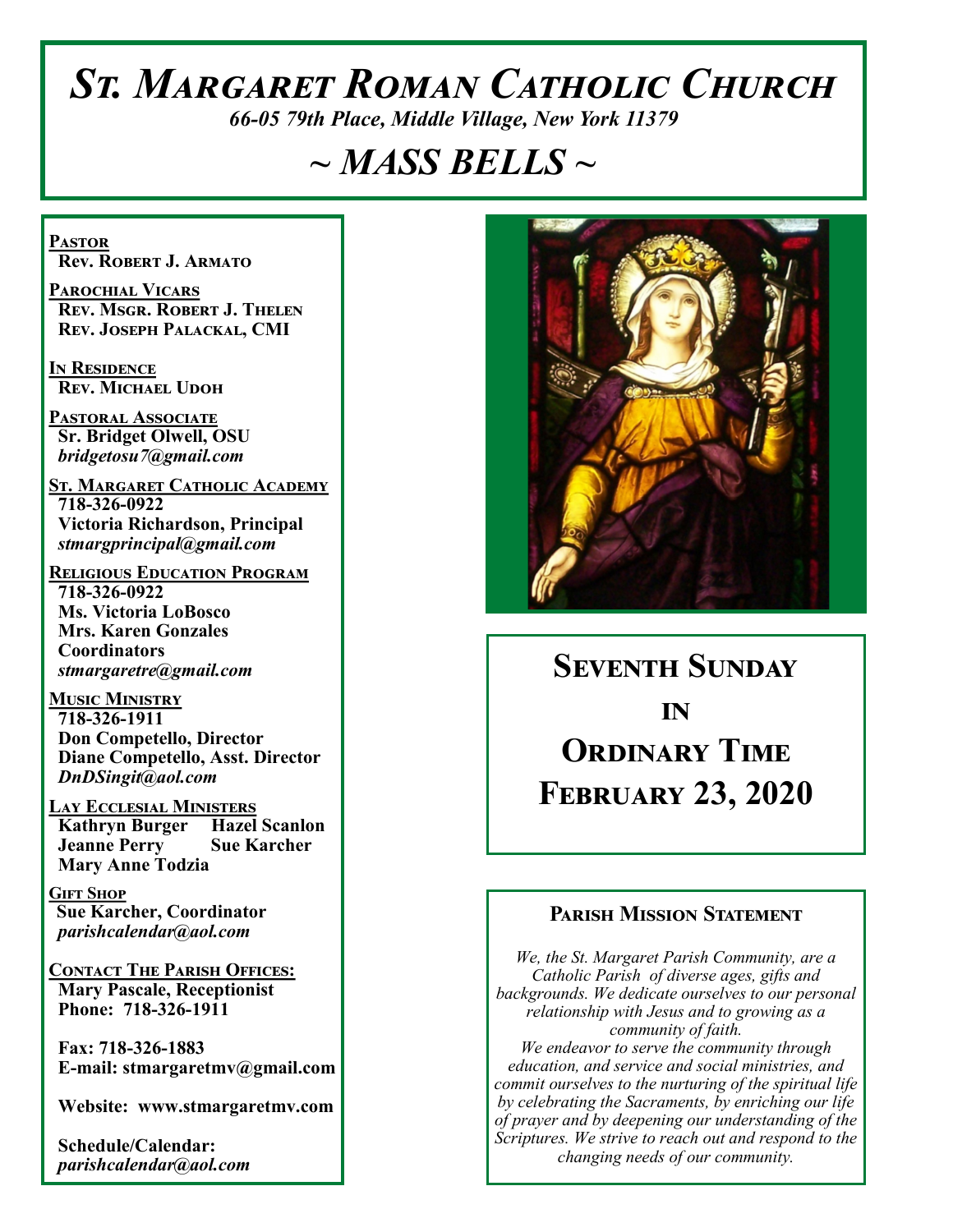## *MASSES FOR THE WEEK*

| SUN.<br>7:30                                           | <b>FEBRUARY 23 - SEVENTH SUNDAY</b><br><b>IN ORDINARY TIME</b><br>John & Theresa Rice                                                                                                         |  |
|--------------------------------------------------------|-----------------------------------------------------------------------------------------------------------------------------------------------------------------------------------------------|--|
| 9:00                                                   | Il Popolo Parrocchia/Giuseppe Valenza/<br>Giuseppina Dolce/Antonina Cilluffo/<br>Antonino, Filippa e Giovanni D'Aloisio/<br>Felicia Malazzo/Mariano e Lucia Sottile/<br>Gaetano Morreale/     |  |
| 10:30<br><b>NOON</b><br>5:00PM                         | John Maunsell<br>Fire Lt. Kevin J. & William Pfeifer<br>Daniel Fitzgerald                                                                                                                     |  |
| MON.<br>7:00<br>9:00                                   | <b>FEBRUARY 24 - WEEKDAY</b><br>Marie D'Amato<br>The Pirtz & McDevitt Families                                                                                                                |  |
| TUE.<br>7:00<br>9:00                                   | <b>FEBRUARY 25 - WEEKDAY</b><br>Gloria & Phil Prima<br><b>Johann Michitsch</b>                                                                                                                |  |
| WED.                                                   | <b>FEBRUARY 26 - ASH WEDNESDAY</b>                                                                                                                                                            |  |
| 7:00<br>9:00<br><b>NOON</b><br>4:30PM<br>7:30PM        | <b>FAST AND ABSTINENCE</b><br>Roman Krzewski<br>Grace Ann Franzese (BIRTH)<br>Robert J. Schaefer<br>Liturgy of the Word<br>People of the Parish                                               |  |
| THU.                                                   | <b>FEBRUARY 27 - THURSDAY AFTER</b><br><b>ASH WEDNESDAY</b>                                                                                                                                   |  |
| 7:00<br>9:00                                           | <b>Billy Heilman</b><br>Angie Ferzola                                                                                                                                                         |  |
| FRI.                                                   | <b>FEBRUARY 28 - FRIDAY AFTER</b><br><b>ASH WEDNESDAY/ABSTINENCE</b>                                                                                                                          |  |
| 7:00<br>9:00<br>9:30                                   | <b>Philip Composto</b><br>Robert J. Schaefer<br>Station of the Cross (English)                                                                                                                |  |
| SAT.                                                   | <b>FEBRUARY 29 - SATURDAY AFTER</b><br><b>ASH WEDNESDAY</b>                                                                                                                                   |  |
| 9:00                                                   | Collective: Ida Lento (ANNI)/Maria                                                                                                                                                            |  |
| 5:00PM                                                 | Falsetta<br>Marie DeSabato                                                                                                                                                                    |  |
| SUN.<br>7:30<br>9:00<br>10:30<br><b>NOON</b><br>5:00PM | <b>MARCH 1 - FIRST SUNDAY IN LENT</b><br>People of the Parish<br>Giuseppe Valenza/Antonina Cilluffo/<br>Kim Licari<br>Salvatore Fischetti (BIRTH)<br>Intention of Francesco & Maria Sciortino |  |

## **ON WEDNESDAY, FEBRUARY 26**

**ashes will be distributed at all the Masses. Ashes and prayer pamphlets in English and Italian, to bring to the homebound, will be available at the Sacristy after each of the Masses and services.** 

## **PARISH INFORMATION**

**Rectory Office Hours Monday - Friday - 9 am to Noon, and 1 pm to 5pm Tuesday & Wednesday evenings 5-7pm Saturday - by appointment Sunday - closed**

**CONFESSIONS** - Saturday, 4-4:45 pm or by appointment with a priest.

**NOVENA** to Our Lady of the Miraculous Medal Mondays after the 9am Mass.

## **THE ROSARY AND DIVINE MERCY**

devotion are prayed every morning in the church at 8:30am.

**BAPTISMS** take place on the 1st and 3rd Sundays of the month. Please call the rectory for an appointment and to register your child.

**WEDDINGS MUST** be scheduled at least six months in advance by appointment with a priest or a deacon. Please call the rectory office. For marriage preparation information visit www.pre-cana.org.

**THE ENGLISH CHOIR** rehearses on Tuesday, at 7 pm in the Church. Tenors and baritones needed!

**IL CORO ITALIANO** prattica ogni Domenica prima della Messa Italiana.

**THE YOUTH CHOIR** rehearses on Monday, from 6-7 pm in the Church. For more info, DnDsingit@aol.com

**BOY SCOUT TROOP #119** meets on Tuesdays from 7:15-9 pm in the Parish Hall. New members are welcome, age 10 1/2 & up. Call Mr. Krzewski, 718-894-4099.

**CUB PACK #119** meets on Mondays from 7-8:30 pm in the Parish Hall. New members welcome, age 6 to 10-1/2. Call Mr. Krzewski, 718-894-4099.

**SENIOR CITIZENS** meet every Wednesday at 12 Noon in the Parish Center.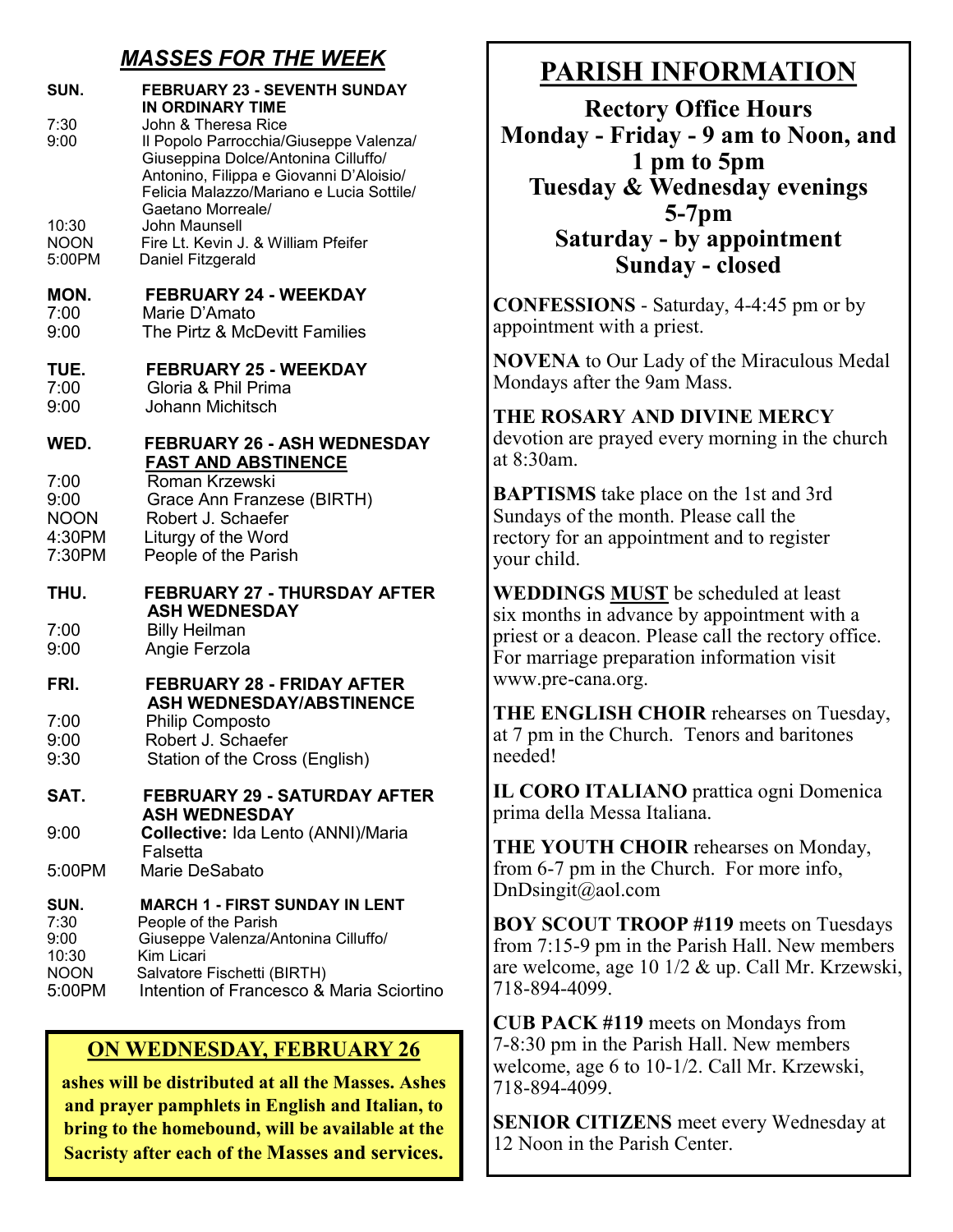# PLEASE PRAY FOR OUR SICK

Karen Guarascio, Connie Faccibene, Linda Frazier, Cari Ann Falk-LoBello, Glen Falk, Ronald Frazier, Robert Sabini, Lee Falk, Scott White, Baby McKinley Kelleher, Sean Harrison, Justin James Quirke, Elizabeth Ott, Mary Harrison, John Murphy, Anne McGinnis, Norma Voyer, Vicky Turato, Julio Pelaez, Maritza Gutierrez, Graciela Mora, Cindy Mulore, Salvatore Tuttolomondo, Gloria Mojica, Gloria Pemaj, Anne Gorian, Allen McConville, Joseph Simon, Jack Marchindiondo, The Scaturro Family, Louis Pitelli, Marion Caracciola, Giovanni Campo, Edward Stoltzenberg, Louis Pittelli, James Graff, Carol Arevalo, Immaculate Marge D'Elia, Jim O'Friscoll, Mary Rigovich, Matteo Sabini, Bob Biolsi, The Mojica Family, Msgr. Leonard Badia, Matthew Zender, Cathie Greulich, Joseph & Mary Augustine, Anthony Pittelli, Josephine Hartnett, Karen Schaefer, Jill Archbold, Fr. Paul Weirichs CP, Hannah Lehman, Daniel Wilson,

*The names will remain for 3 months, please call 718-326-1911 and ask for continued prayers.*

## **Prayer Requests**

**Pray for vocations to the Priesthood and Religious Life.** 

**Please pray for our men and women from our Parish serving in the defense of our country: Lt. Col. Thomas Frohnhoefer Sgt. Robert A. Domenici** 



#### *WE RECALL OUR BELOVED DECEASED*

*Especially, Josephine Cannizzaro, Joseph Olfano, Malta Iozzia, Richard T. Parker, May they rest in Christ's Peace!*

## **MEMORIALS**

#### *WINE & HOSTS THIS WEEK*

*are offered in memory of Elizabeth Pompeo at the request of Enio & Isa Prozzi.* 

#### **MAGNIFICAT FOR LENT**

 **Copies of the Magnificat Lenten Companion are on sale in the main vestibule of the church and in the Gift Shop. At just \$3/copy, it's an excellent and economical guide to Christian living during Lent and for preparing to celebrate the Paschal Mystery during Holy Week and Easter.** 

#### **TODAY'S READINGS**

 *Seventh Sunday in Ordinary Time* 

Lv 19:1-2, 17-18 Ps 103:1-2, 3-4, 8, 10, 12-13 1 Cor 3:16-23 Mt 5:38-48

#### **READINGS FOR THE WEEK**

| Monday:    | Jas 3:13-18<br>Ps 19:8, 9, 10.15<br>Mk 9:14-29                                                  |
|------------|-------------------------------------------------------------------------------------------------|
| Tuesday:   | $\text{Las } 4:1-10$<br>Ps 55:7-8, 9-10a<br>$10b-11a, 23$<br>Mk 9:30-37                         |
| Wednesday: | $JI 2:12-18$<br>Ps 51:3-4, 5-6ab,<br>12-13, 14, 17<br>2 Cor 5:20-6:2<br>Mt 6:1-6, 16-18         |
| Thursday:  | Dt 30:15-20<br>Ps 1:1-2, 3, 4, 6<br>Lk 9:22-25                                                  |
| Friday:    | Is 58:1-9a<br>Ps 51:3-4, 5-6ab, 18-19<br>Mt $9:14-15$                                           |
| Saturday:  | Is $58:9b-14$<br>Ps 86:1-2, 3-4, 5-6<br>Lk 5:27-32                                              |
| Sunday:    | Gn 2:7-9, 3:1-7<br>Ps 51:3-4, 5-6, 12-13,17<br>Rom 5:12-19 or<br>Rom 5:12, 17-19<br>Mt $4:1-11$ |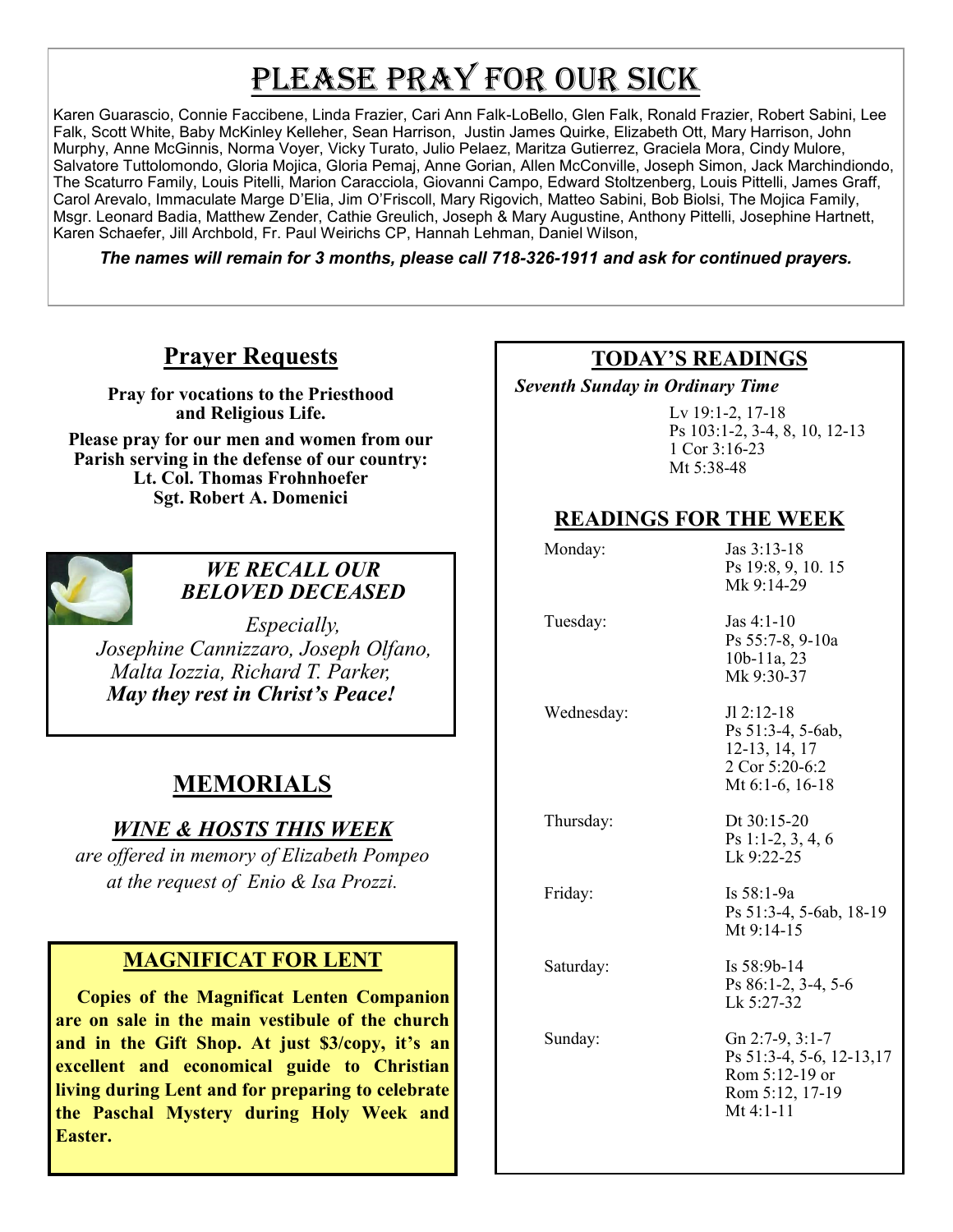#### *From the Pastor's desk:*

#### *"You have heard it said, . . . But I say to you. . . ." - Continued*

 Jesus continues in this week's Gospel passage to expound on the depths of the precepts and teachings of the Law and the Prophets that He brings to fulfillment. The bottom line is that the attitude that must govern the actions and words of His disciples must be that of love. Love goes beyond the minimal measures of law. Either it is unbounded, or it is not love in the true sense of the word.

 How difficult it is for us (or disciples of any condition or period in history) to comply with what Jesus not only teaches but also commands! Our rebellious nature would rather strike back at injury and hold grudges. We're not supposed to be chumps or gluttons for punishment, but we are supposed to be merciful, forgiving peacemakers. If we seek forgiveness from God, we must be willing to forgive others. Whatever we do, we do by the power and grace of His Holy Spirit, given to us first at the time of our baptism, and granted to us whenever we ask for the Gift.

 We leave the Sermon on the Mount today. When we come back to the Gospel according to St. Matthew at the end of June, we'll pick up at Chapter 10. I strongly recommend reading and praying over the entire Sermon on your own, though. It's only three chapters long (5, 6, and 7), but its teachings are at the very core of the Christian lifestyle.

 May our lives of faithful discipleship demonstrate the Faith that our lips profess, and may God bless us as we set out on our Lenten journey!

*~Fr. Armato*

#### **E-GIVING IS HERE!**

 Have you signed up yet with *Faith Direct* or another e-giving service? It benefits both you and our Parish. Enrollment is friendly, safe, and trouble-free, AND *you can change your intended giving anytime that you wish.*

 Enrollment forms are available in the vestibules of the church and at the Rectory Offices to facilitate your signing up.

#### **PARISH REGISTRATION**

 Very often, people come to the Rectory asking for a certificate or letter attesting to their being active members of our Parish. That's hard for us to do, if there is no record of their being registered.

 All families worshiping here at St. Margaret's are encouraged to register with the Rectory Offices. All you have to do is complete the following information and drop it into the collection basket. We'll take it from there.

\_\_\_\_\_\_\_\_\_\_\_\_\_\_\_\_\_\_\_\_\_\_\_\_\_\_\_\_\_\_\_\_\_\_\_\_\_\_\_\_

Name:

Address:

Phone  $\#$ :( )-

## **PARISH CENTER UPDATE**

 The repairs to the gym and the cafeteria are complete. Some improvements in the cafeteria are almost done, and a surprise awaits the kids in the cafeteria, through the generosity of Ms. Richardson, the Principal of our Academy.

 Unfortunately, we are still tied into the temporary heating system as we await more economically reasonable proposals.

 As always, thank you for your patience, support, and especially for your generosity!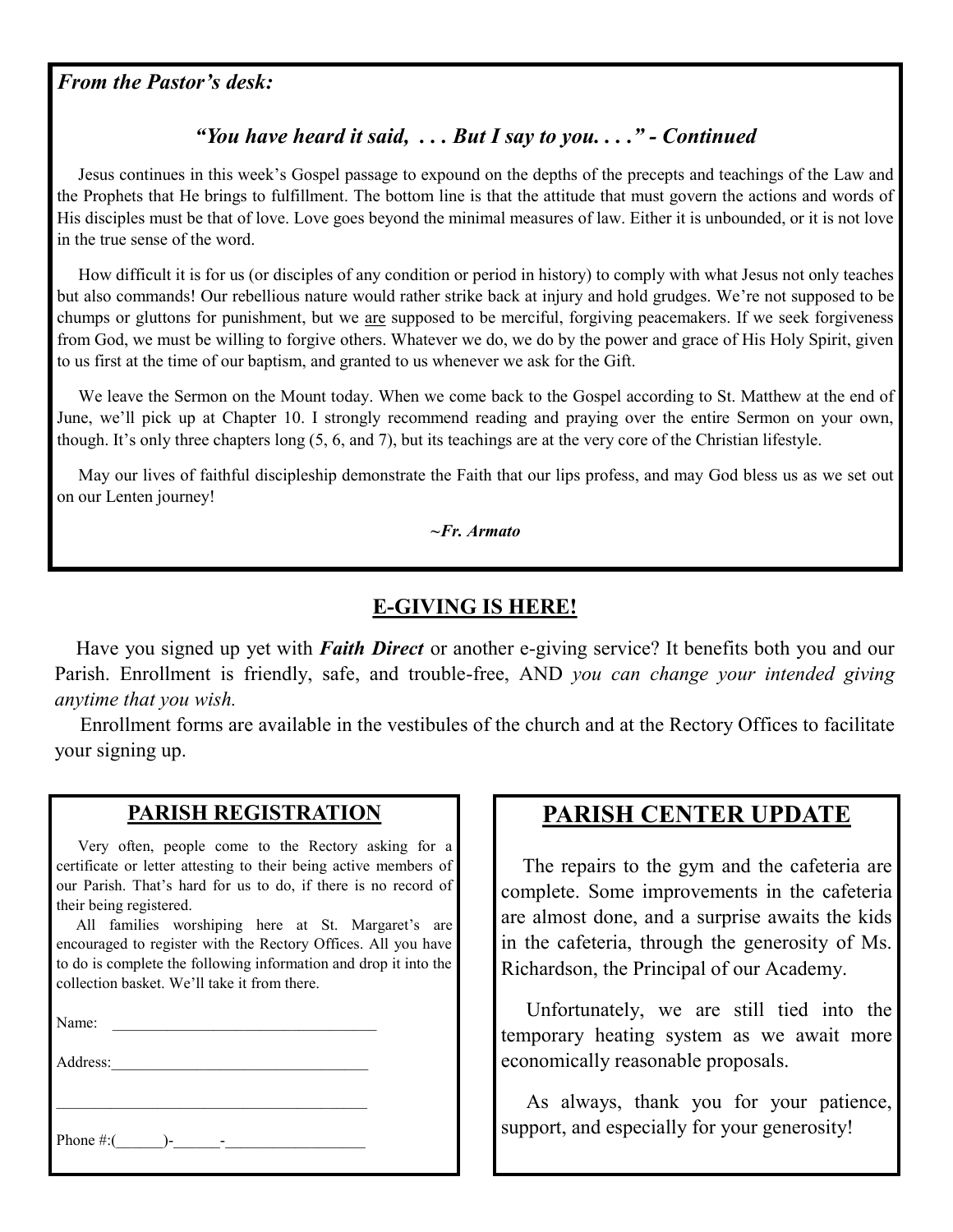### **LENTEN REGULATIONS 2020**

#### **WEEKDAYS OF LENT:**

There is no obligation to fast except on Ash Wednesday and Good Friday. However, voluntary acts of self-denial are recommended.

#### **ASH WEDNESDAY & GOOD FRIDAY:**

These are days of Fast and Abstinence from meat, (this includes chicken). There is a limit of one full meal on these days for all between the ages of 18 and 59 inclusive.

#### **DAYS OF ABSTINENCE: ALL FRIDAYS IN LENT**

All who have reached their 14th year are bound to abstain totally from meat.

#### **EASTER DUTY OBLIGATION:**

After they have received their First Holy Communion, Catholics are bound by the obligation of receiving Holy Communion at least once a year. This precept should be fulfilled during the Easter Season. Catholics are also bound to confess serious (mortal) sins at least once a year, preferably during the Lenten/Easter Season.

## **ANNUAL CATHOLIC APPEAL**

 The **2020** *Annual Catholic Appeal* campaign is getting underway. Please think and pray about your response this year so that we may continue to serve the needs of our Parish and our Diocese. Materials will be mailed out to those who participated in last year's campaign; other material will be available in church in the coming weeks.



#### *LENTEN PROGRAM*

 Our Lenten Program will be an indepth study of **CONVERSION** by Bishop Barron. Over the course of this 6-week study, we will examine 6 figures from the Bible who changed in response to God's

call. These figures are: Bartimaeus, the rich young man, Matthew, Jonah, the woman at the well, and the Magi. By exploring these stories we will come to a deeper understanding of the dynamics of conversion in our lives.

 **Registration for** this series is taking place after all the Masses this **weekend, February 22/23.**

 **The program begins the week.**

## **Monthly Memorial Mass**

 A **memorial Mass with music** is celebrated each month for the repose of the souls of those who were buried from our church during the preceding month.

 While we no longer celebrate private memorial Masses, families who wish to have an annual or "month's mind" Mass offered for a loved one can join in this monthly celebration. Please contact the Rectory at **718-326-1911** to make the arrangements.

 **The next memorial Mass will be celebrated at 11:45am Saturday, March 14.** 



## **THE ST. VINCENT FOOD PANTRY**

 is located in the Convent 66-25 79th Place

#### **The Pantry is open every WEDNESDAY AND SATURDAY from 10:00 am to 12:00 Noon.**

*We are now in need of coffee, peanut butter, jelly, canned meats, mayo, tuna, cookies and cooking oil.* 

For more info. call Terry, **718-326-0188**

*As always, thank you for your generosity!*



## **DEFENSIVE DRIVING COURSE**

 will be given in St. Margaret Catholic Academy Library

 **Saturday, March 7,** from 9:00am to 3:30pm **THE COST**: \$45.00 per person

**THE BENEFITS:** 10% discount on liability and collision insurance for 3 years. Up to 4 points deducted from your driving record.

**CONTACT:** Sister Bridget at **718-326-1911** for more information or to register.